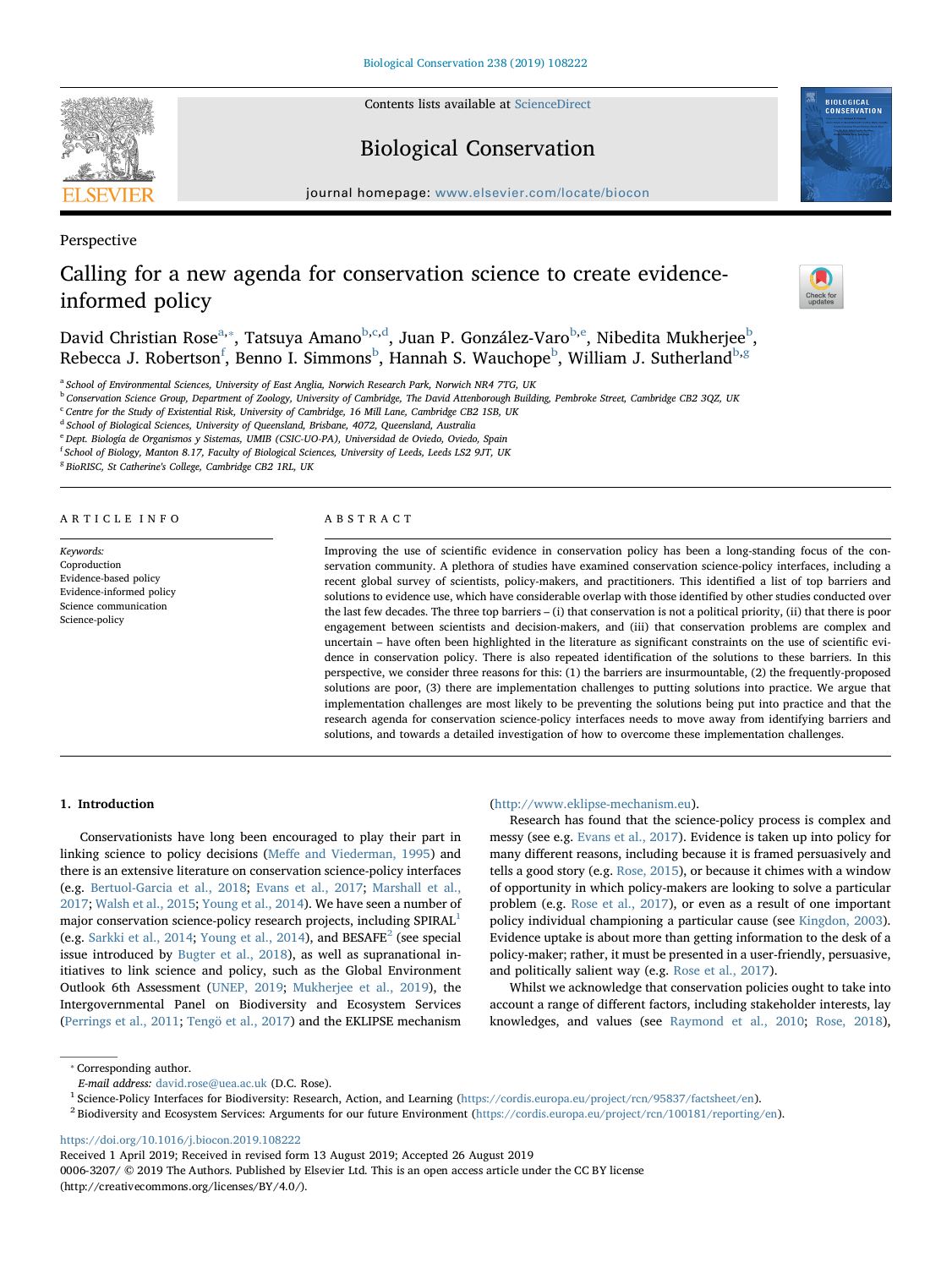increasing access to and use of scientific evidence is likely to contribute to improved decision-making for the species and habitats we wish to conserve. Studies continue to show a lack of evidence-informed policy in conservation, which can lead to bad decision-making for biodiversity ([Sutherland and Wordley, 2017\)](#page-7-15). One example of bad decision-making caused by lack of evidence use was the decision to invest further in bat gantries in the UK (to guide bats to fly high enough over roads to reduce mortality) at a cost of £1 million when studies had shown them to be ineffective (Sutherland and Wordley, 2017). Greater use of evidence thus increases the likelihood of making better decisions for biodiversity. For example, [Sutherland \(2019\)](#page-7-16) showed that learning from evidence about the effectiveness of under-road tunnels for amphibian conservation (to prevent traffic squashing them) is essential for getting the design right in terms of length, diameter, the presence of water, and lighting. [Walsh et al. \(2015\)](#page-7-3) also found that conservation managers (mainly from the UK, Australia and New Zealand) were much more likely to select effective conservation actions after reading synopses of evidence.

Although advice given in the literature about how to improve evidence uptake do not guarantee success in a messy, non-linear policy process [\(Evans et al., 2017](#page-7-1)), they do at least improve the chances that evidence will be integrated. We thus take the clear instrumental position in this paper that, as inter-disciplinary scientists seeking to improve evidence-informed policy-making, it is important to seek the best ways of enhancing evidence uptake.

We refer to three categories in this paper. Firstly, we discuss barriers to the use of evidence in policy, in other words factors which restrict the use of evidence in decision-making. Secondly, we refer to solutions to overcome these barriers. Lastly, we consider the implementation challenges preventing proposed solutions from being put into practice. We recognise that the literature can refer to both barriers and implementation challenges together – for example, lack of academic incentives to engage with policy has been talked about as a barrier to evidence and also as an implementation challenge to the solutions aimed at improving academic engagement with policy. However, we prefer to present each category as described above and use the list of top barriers described by [Rose et al. \(2018\)](#page-7-17) before describing implementation challenges to the suggested solutions in the same paper.

The paper by [Rose et al. \(2018\)](#page-7-17) is one of the most extensive in this literature. It gathered the views, in six different languages, of 758 academics, practitioners, and people in policy positions from 68 nations ([Rose et al., 2018\)](#page-7-17). The results were reported with optimism as it was the first global attempt to rank the importance of various barriers and solutions to evidence-informed policy and found widespread agreement on science-policy challenges between different groups of people and regions. $3$  The study identified ten major barriers to the use of scientific evidence in policy. These are grouped in this perspective into three themes: (1) conservation is not a short-term political priority, (2) limited or poor engagement between scientists and decision-makers reduces the quality of communication, and (3) conservation problems are complex and uncertain ([Table 1\)](#page-2-0). Top solutions highlighted to address each of these categories are also listed in [Table 1](#page-2-0) (from [Rose et al., 2018](#page-7-17)).

In light of the empirical evidence presented by [Rose et al. \(2018\)](#page-7-17), it is worth reflecting on whether progress is being made towards the objective of improving the use of scientific evidence in conservation policy. The same barriers and solutions have been identified by a decade's worth of sustained interest in conservation science-policy interfaces; yet, there are concurrent calls for a new research agenda in conservation which sets out to learn from 'bright spots' of evidence use in order to identify solutions to a lack of evidence-informed

conservation policy ([Cvitanovic and Hobday, 2018](#page-6-2)). Here, we question whether the research agenda at conservation science-policy interfaces should be focused on identifying solutions for improved evidence use, which are both widely known and repeated, or whether emphasis should be instead placed on overcoming the implementation challenges preventing the solutions from being put into action [\(Fig. 1\)](#page-2-1).

## 2. Lack of progress towards evidence-informed policy

## 2.1. The same barriers and solutions are being frequently identified

The same barriers and solutions to evidence-informed conservation policy are being frequently identified and we critically evaluate these in section three. It is worth illustrating before this, however, how the same themes have re-occurred in the literature.

Using the categorisation of [Table 1](#page-2-0) as a guide, ecologists have long discussed the first barrier, that conservation is not a short-term political priority ([Begon, 2017\)](#page-6-3). Conservation is often seen as a long-term category of political concern that can easily be 'kicked down the road' and is rarely considered to be a top priority for the majority of the electorate (e.g. [Lawton, 2007](#page-7-18)). Conservation issues are rarely mainstream in the media with high-profile meetings often occurring without the knowledge of mass audiences, with the exception of a few better publicised meetings (e.g. IPBES 7th session). A growing number of studies have also suggested the same solutions identified by [Rose et al. \(2018\)](#page-7-17) including demonstrating the benefits of conserving biodiversity to both policy-makers and the general public. Good storytelling using politically salient frames have been proposed as a way of making conservation a policy priority ([Bugter et al., 2018;](#page-6-1) [Carmen et al., 2018;](#page-6-4) [Mace,](#page-7-19) [2014;](#page-7-19) [Rose,](#page-7-10) 2015; [Rose et al., 2016\)](#page-7-20), particularly if these stories can help seize a window of opportunity [\(Moon et al., 2014;](#page-7-21) [Rose et al.,](#page-7-11) [2017\)](#page-7-11). The value of telling optimistic stories about the natural environment and improving science communication to the general public are also widely suggested [\(Balmford and Knowlton, 2017](#page-6-5); see [https://](https://conservationoptimism.org) [conservationoptimism.org\)](https://conservationoptimism.org).

The issue of limited or poor engagement between scientists and decisionmakers (the second barrier) is also widely highlighted. Many studies have looked at the so-called 'gap' between conservation scientists and policy-makers [\(Shanley and López, 2009](#page-7-22); [Spierenburg, 2012;](#page-7-23) [Turnhout](#page-7-24) [et al., 2008\)](#page-7-24), described in one study as an 'abyss' ([Azevedo-Santos et al.,](#page-6-6) [2017\)](#page-6-6). This separation can lead to difficulties in communicating evidence and prevents the maintenance of a two-way dialogue [\(Bertuol-](#page-6-7)[Garcia et al., 2017;](#page-6-7) [Sarkki et al., 2014;](#page-7-5) [Young et al., 2014\)](#page-7-4). Poor communication can enhance the chances of evidence being misinterpreted, particularly by non-specialist policy-makers [\(Rose and](#page-7-25) [Parsons, 2015](#page-7-25); [Sutherland et al., 2013](#page-7-26)).

Research has also widely exposed the limited interaction between conservation scientists, practitioners, and other key stakeholders such as local communities [\(Barmuta et al., 2010;](#page-6-8) [Cook et al., 2013](#page-6-9); [Hulme,](#page-7-27) [2014;](#page-7-27) [Walsh et al., 2015](#page-7-3)), which contributes to lack of accessible evidence ([Arlettaz et al., 2010;](#page-6-10) [Stephenson et al., 2016](#page-7-28)), lack of involvement of stakeholders ([Suskevics, 2019\)](#page-7-29), or the production of science that is not relevant to practice [\(Milner-Guland et al., 2010](#page-7-30)). The challenges of undertaking good knowledge exchange are also widely documented ([Cvitanovic et al., 2015, 2016;](#page-6-11) [Marshall et al., 2017](#page-7-2); [Nguyen et al., 2017](#page-7-31)).

The same solutions to this are frequently identified. The many papers cited above suggest that greater collaboration is needed between scientists and decision-makers. Various forms of collaboration are encouraged to establish a two-way dialogue ([Young et al., 2014\)](#page-7-4), including co-location of academic staff and policy-makers [\(Cvitanovic](#page-6-11) [et al., 2015\)](#page-6-11), stakeholder mapping to engage key actors ([Colvin et al.,](#page-6-12) [2016;](#page-6-12) [Cvitanovic et al., 2016](#page-6-13)), and the greater use of either knowledge brokers/boundary organisations (e.g. NGOs) to help communicate across the science-policy divide [\(Bednarek et al., 2018](#page-6-14); [Brooke, 2008](#page-6-15); [Cvitanovic et al., 2015;](#page-6-11) [Marshall et al., 2017;](#page-7-2) [Posner and Cvitanovic,](#page-7-32)

<span id="page-1-0"></span><sup>&</sup>lt;sup>3</sup> Agreement between scientists and policy-makers was similarly found by [Bertuol-Garcia et al. \(2018\)](#page-6-0), which counters the received wisdom that academics and policy makers would disagree on the reasons preventing evidence use.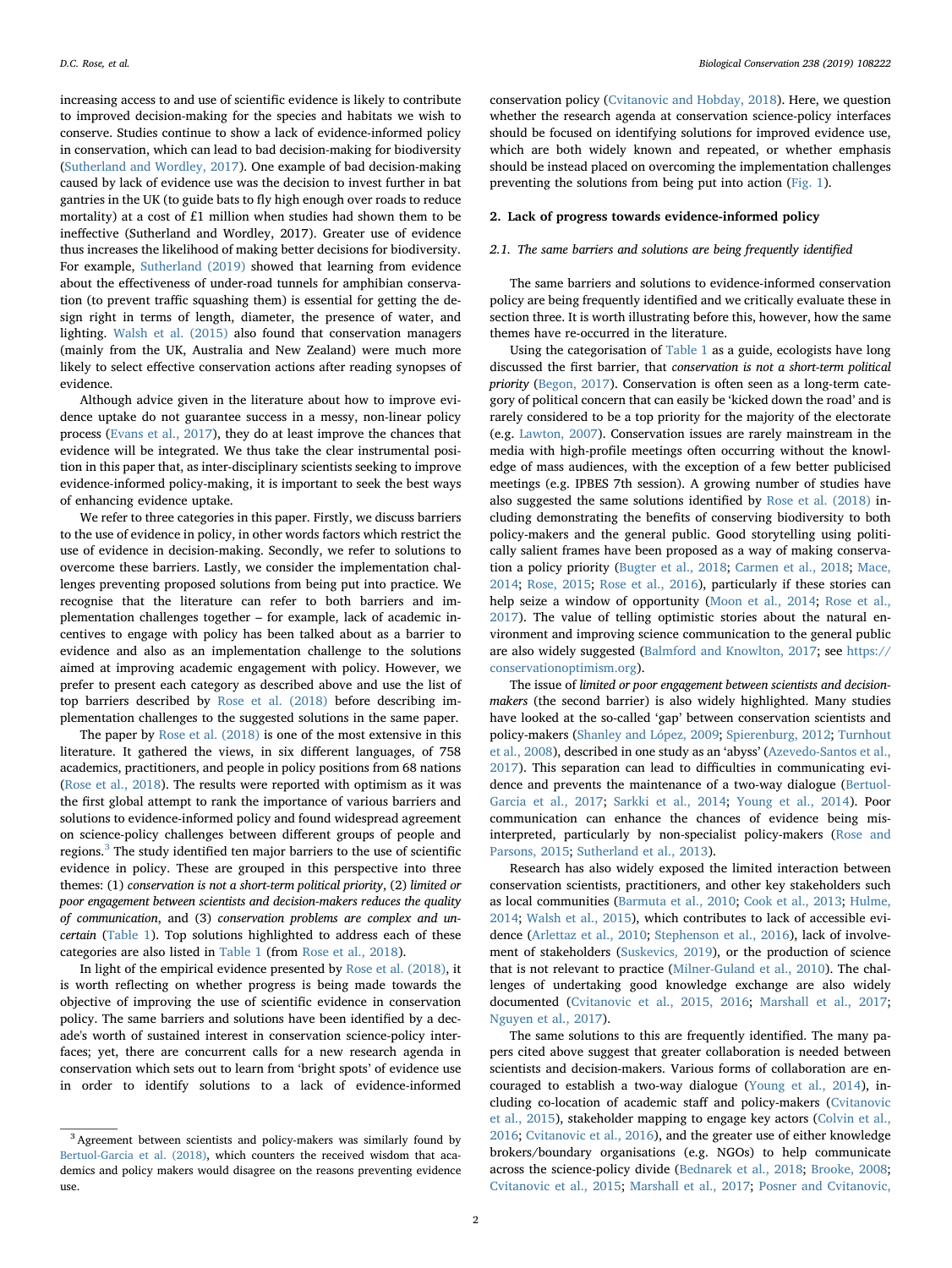#### <span id="page-2-0"></span>Table 1

Prominent barriers and solutions to the use of scientific evidence in policy found in a global study of scientists, practitioners, and people in policy positions - [Rose](#page-7-17) [et al. \(2018\)](#page-7-17) – plus implementation challenges preventing the solutions from being put into practice. Some of the implementation challenges have sometimes been identified as 'barriers' to evidence use in and of themselves, but here we are focused on their role in preventing the implementation of the top identified solutions by [Rose et al. \(2018\)](#page-7-17).

| Barriers to the use of evidence in policy                                                                    | Highest rated solutions to solve the barriers                                                                                                                                                                                                        | Implementation challenges                                                                                                                                                                                                 |
|--------------------------------------------------------------------------------------------------------------|------------------------------------------------------------------------------------------------------------------------------------------------------------------------------------------------------------------------------------------------------|---------------------------------------------------------------------------------------------------------------------------------------------------------------------------------------------------------------------------|
| Conservation is not a short-term political priority                                                          | · Demonstrate the benefits of conservation<br>· Public science outreach<br>· Different measures of prosperity other than GDP to be<br>adopted<br>· More long-term policy-making bodies                                                               | · Rigid governance practices and norms<br>· Electorate do not prioritise the environment                                                                                                                                  |
| Limited or poor engagement between scientists and<br>decision-makers reduces the quality of<br>communication | · More collaboration between scientists and decision-<br>makers<br>· Use knowledge brokers                                                                                                                                                           | · Lack of incentives and skills for academics to<br>engage well<br>Lack of time and skills for policy-makers to engage<br>· Limited career opportunities for knowledge brokers                                            |
| Conservation problems are complex and uncertain                                                              | · Encourage trans-disciplinary research<br>· Train scientists in science communication (presumably to<br>communicate uncertainty better)<br>· {Embrace structured decision-making processes -<br>additional important solution not mentioned by Rose | · Lack of academic incentive structures to learn<br>communication skills and to engage diverse<br>audiences<br>· {Challenges of adopting structured decision-making/<br>adaptive governance (rigid governance practices)} |



<span id="page-2-1"></span>

Fig. 1. Four characterisations of focal points for conservation science-policy research. The focus thus far has been on (a) identifying barriers to the use of evidence in policy and (b) finding solutions to overcome these barriers. Based on the fact that there are (c) implementation challenges preventing solutions from being put into practice; we argue that the research agenda should focus on (d) overcoming implementation challenges.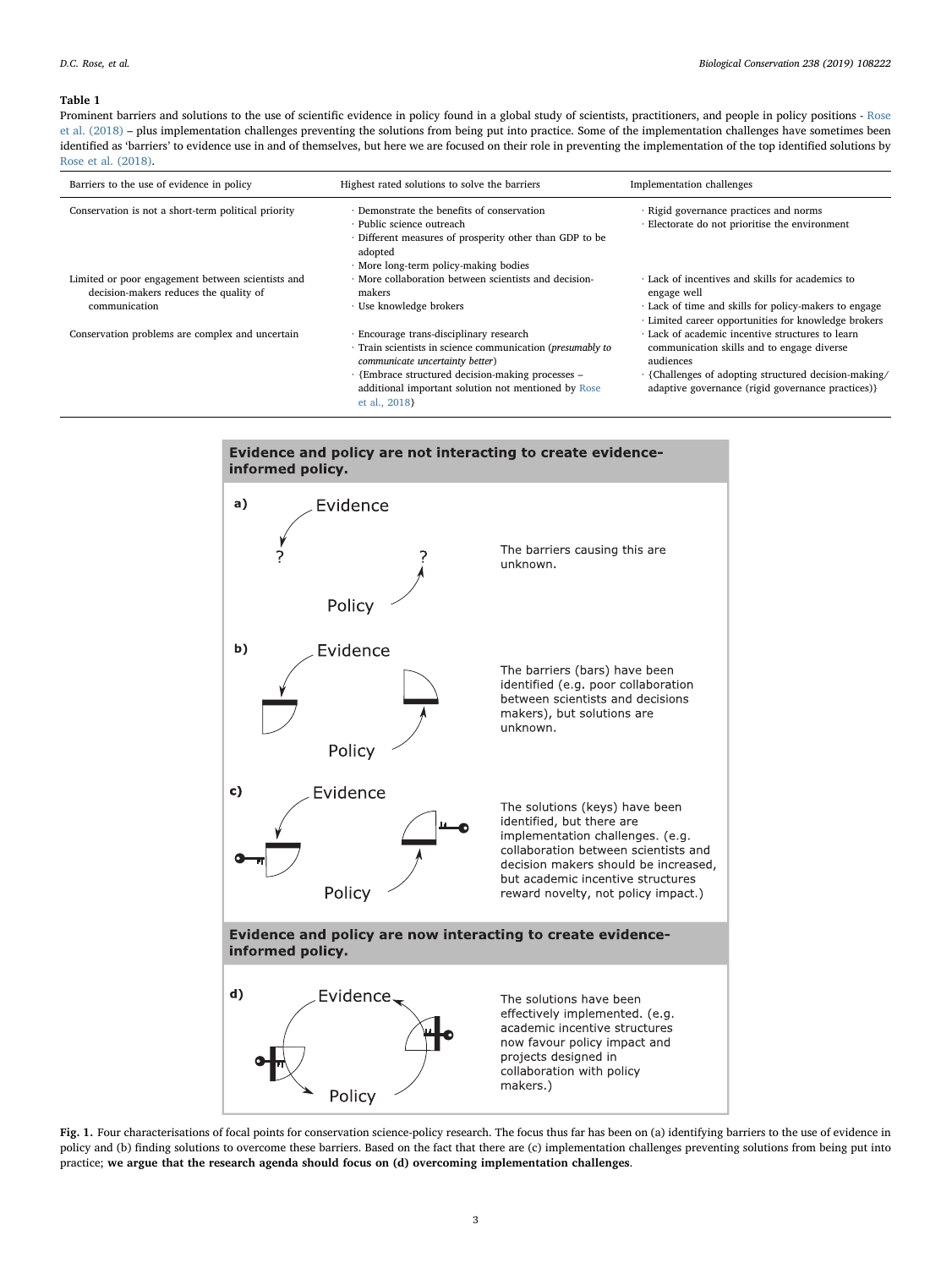[2019\)](#page-7-32). Furthermore, The British Ecological Society in the UK conducts yearly legislative horizon scans of the forthcoming year to identify opportunities for influencing policy decisions.[4](#page-3-0) Increasingly, environmental scientists call for the co-production of knowledge between scientists and decision-makers [\(Lemos et al., 2018](#page-7-33); [Marshall et al., 2017](#page-7-2); [Wyborn, 2015](#page-7-34)), whilst other papers have described a similar process of closer engagement as 'translational ecology' ([Chapin, 2017](#page-6-16); [Enquist](#page-6-17) [et al., 2017](#page-6-17)).

Regarding the final barrier (conservation problems are complex and uncertain), many papers talk about the difficulty of conservation policymaking in a data void [\(Feeley and Silman, 2011](#page-7-35); [Game et al., 2014](#page-7-36); [Hughes et al., 2013\)](#page-7-37). Policy-makers can sometimes struggle to make effective decisions when faced with uncertainty and this can be a reason for delaying a conservation decision in a situation where it might be politically more palatable to delay decision-making for later [\(Bradshaw](#page-6-18) [and Borchers, 2000](#page-6-18); [Dovers et al., 1996;](#page-6-19) [Lemos and Rood, 2010\)](#page-7-38). Studies have focused on the need for improved science communication, particularly of uncertainty, and the need for specialist training of scientists, particularly early- or mid-career researchers [\(Cvitanovic et al.,](#page-6-11) [2015;](#page-6-11) [Evans and Cvitanonic, 2018;](#page-6-20) [Rose and Parsons, 2015](#page-7-25); [Shanley](#page-7-22) [and López, 2009\)](#page-7-22). Training can focus on how to convey uncertainty to policy-makers in a more clear and transparent manner, which might overcome the perceived barrier of uncertain or complex conservation problems ([Dovers et al., 1996](#page-6-19)). As for the suggestion of trans-disciplinary research to address complex problems, this has been proposed in various forms, including translational ecology and post-normal conservation science (Colloff [et al., 2017](#page-6-21); [Rose et al., 2018](#page-7-17)).

# 2.2. Moving beyond identification saturation

If the same barriers are being found in the literature, and the same solutions proposed, we may not be making much progress. Thus, there is little merit in conducting more research with the purpose of identifying barriers and solutions since precedent implies that few, if any, novel findings would be generated. There may, however, be merit in further work to identify key solutions if it is focused on non-western contexts, since much of the literature is focused on Northern Europe, North America, Australia and New Zealand, and thus we may not yet fully understand how to improve evidence uptake in other areas.

The lack of apparent progress in moving beyond the same frequently suggested barriers and solutions could be as a result of three non-mutually exclusive reasons: (1) the top barriers are insurmountable, (2) proposed solutions are poor, (3) solutions have not been implemented properly. We acknowledge that there could be others – that there are solutions that have not yet been found (note point above about nonwestern contexts) or that implemented solutions have not yet had time to bear fruit – but the consistent agreement between research studies at conservation science-policy interfaces, backed by decades of research in the policy sciences, suggests this may be unlikely in those areas of the world in which considerable research has been conducted. We do acknowledge that it is often difficult to measure the impact of evidence on policy, as there are few 'direct hits' between science and decisions ([Owens, 2015](#page-7-39)).

# 3. Exploring reasons for lack of progress

## 3.1. Insurmountable barriers or bad solutions?

Despite clear evidence that environmental problems, such as climate change and biodiversity loss, threaten human survival [\(UNEP, 2019](#page-7-6)), there can be little doubt that the environment as a category of political concern often fails to be prominent (barrier 1). Opinion polls have shown

in the past that the majority of the electorate list other issues as more prominent in their election choice [\(Lawton, 2007](#page-7-18)), which influences the nature of the policies that receive government-level attention, although we note that this might be changing.

There are signs though that nature conservation is becoming a much more prominent vote-winning issue,<sup>[5](#page-3-1)</sup> which might encourage policymakers to pay more attention to it. Despite struggling with many traditional political issues, such as the economy, policy-makers in modern democracies are now paying more attention to the environment. In the UK, for example, the issues of plastic pollution in our oceans captured the imagination of global policy-makers after the BBC's 'Blue Planet II' series ([UNEP, 2019\)](#page-7-6). Other examples of policy and public support in conservation can be seen around the world, including local opposition to land reclamation for US military purposes in Okinawa, Japan<sup>[6](#page-3-2)</sup> [\(The](#page-7-40) [Japan Times, 2018\)](#page-7-40). Furthermore, a scientist referring to the Chinese Government's decision to protect coastal wetlands in the Yellow Sea, a region dominated by pro-infrastructure policies, claimed that the conservation 'message has reached the central government' ([Stokstad,](#page-7-41) [2018\)](#page-7-41).

There is also growing momentum behind research that links conservation efforts with the provision of vital ecosystem services, such as climate change mitigation [\(Nowak et al., 2013](#page-7-42)), improving air quality ([Tallis et al., 2011\)](#page-7-43), reducing the urban heat island effect ([Declet-](#page-6-22)[Barreto et al., 2013\)](#page-6-22), enhancing urban drainage ([Bolund and](#page-6-23) [Hunhammar, 1999](#page-6-23)) and providing outdoor spaces for social activities ([Sullivan et al., 2004\)](#page-7-44). There is increasing evidence for links between biodiversity and health [\(Lovell et al., 2014;](#page-7-45) [Sandifer et al., 2015](#page-7-46); [Cox](#page-6-24) [et al., 2017\)](#page-6-24). In 2015, the UK Office of National Statistics adopted frequency of visits to green spaces as an indicator of child wellbeing ([Natural England, 2015](#page-7-47)). Evidence provided by the BESAFE project (see [Bugter et al., 2018\)](#page-6-1) suggests that conservation can attract policy and public support when framed in a variety of salient ways, including benefit to humans, and optimistic messages might cut through more ([Balmford and Knowlton, 2017\)](#page-6-5). Whilst there are challenges in adoption of an optimistic dialogue that does not create complacency ([Hornsey and Fielding, 2016](#page-7-48)), there is some evidence that saliently framed conservation discourses can cut through [\(Rose et al., 2017\)](#page-7-11). This is a point, however, for which there may be limited evidence in con-servation ([Kidd et al., 2019\)](#page-7-49).

Other suggested solutions to the problem of lack of prominence for conservation on the political agenda include adopting different measures of prosperity, such as Gross National Happiness or an environmental measure of success rather than Gross Domestic Product, and the suggestion to establish long-term environmental policy-making bodies. However, these may have less chance of succeeding in the short term. Long-term advisory or policy-making bodies are widely susceptible to political changes, perhaps influenced by a change of regime or financial climate, and many struggle to last for a long period of time ([Owens,](#page-7-39) [2015\)](#page-7-39). Furthermore, unless short-term democratic election cycles, which are a central foundation of modern democracies, are to be replaced, then it appears unlikely that short-termism in politics will disappear ([Lawton, 2007\)](#page-7-18). It seems far more profitable to make a sustained public case that conserving the natural world provides both short- and long-term benefits to society.

In the context of limited engagement between scientists and policymakers (barrier 2), there is a growing trend in the conservation sciencepolicy literature to talk about 'spaces' between scientists, policy-makers, and other stakeholders, rather than 'gaps' [\(Cvitanovic and](#page-6-2) [Hobday, 2018](#page-6-2); [Toomey et al., 2017](#page-7-50)). However, whether we think of the position between scientists, policy-makers, and other key decision-

<span id="page-3-0"></span><sup>4</sup> [\(https://www.britishecologicalsociety.org/policy/reports-publications/](https://www.britishecologicalsociety.org/policy/reports-publications/legislative-scans/) [legislative-scans/](https://www.britishecologicalsociety.org/policy/reports-publications/legislative-scans/)).

<span id="page-3-1"></span><sup>5</sup> [https://www.carbonbrief.org/guest-post-rolls-reveal-surge-in-concern-in](https://www.carbonbrief.org/guest-post-rolls-reveal-surge-in-concern-in-uk-about-climate-change)[uk-about-climate-change](https://www.carbonbrief.org/guest-post-rolls-reveal-surge-in-concern-in-uk-about-climate-change).

<span id="page-3-2"></span><sup>6</sup> A petition aimed at the US Federal Government to stop this land reclamation has thus far attracted 211253 signatures (24/03/19).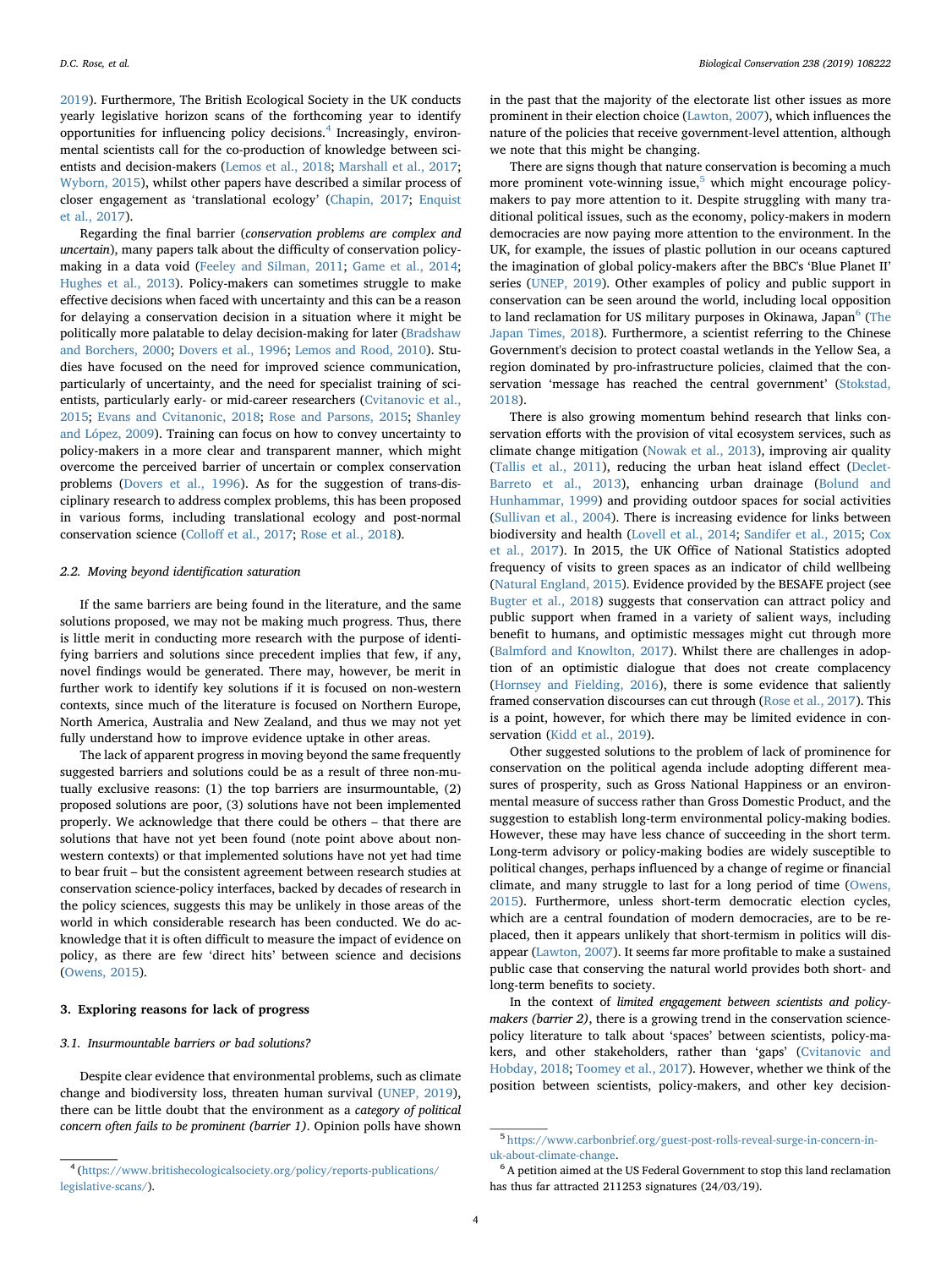makers as a 'gap' or a 'space', the fundamentals of [Gieryn's \(1983\)](#page-7-51) seminal paper on boundary work remain resolute. The worlds inhabited by scientists and non-scientists are different. Engagement and communication between scientists and decision-makers will always be challenging because doing science is different than making policy. There is a fluid boundary between them which is consistently reified by the 'boundary work' of both scientists and policy-makers who seek to demarcate each of their domains [\(Gieryn, 1983\)](#page-7-51).

Yet, here again there is room for optimism. There are good examples of effective engagement between conservation scientists and a variety of stakeholders, including government policy-makers, practitioners, and local communities. Successes include the development of an Environmental Offsets policy in Australia (see [Miller et al., 2015](#page-7-52)), which was highly collaborative and iterative and has now shaped environmental offsetting around the world ([Cowie et al., 2018](#page-6-25)). Another success is the productive engagement of multiple stakeholders and policy-makers for marine conservation in Tai Timu Tai Pari (New Zealand; see [Jarvis et al., 2015](#page-7-53); [Jarvis, 2016\)](#page-7-54). Lastly, successful engagements between policy-makers and scientists have occurred in the EKLIPSE project, which has established a mechanism to link supply and demand for conservation evidence in Europe [\(http://www.eklipse](http://www.eklipse-mechanism.eu/)[mechanism.eu/](http://www.eklipse-mechanism.eu/)).

There are now a variety of schemes that encourage conservation scientists to engage better with policy-makers, across research, policy and practice. [Elliott et al. \(2018\)](#page-6-26) compiled a global database of 650 conservation capacity initiatives, although this suffers from geographical gaps in the availability of such initiatives. These schemes aim to build capacity for scientists and policy-makers to understand the constraints faced by both groups, whilst also encouraging participants to develop their engagement skills. Mechanisms include co-location of science or policy staff, short- or long-term fellowship positions, or shortterm shadowing of roles. These initiatives show that scientists and policy-makers can engage more closely with one another and thus the barrier preventing collaboration is not insurmountable.

Conservation problems are complex and uncertain (barrier 3). It is likely that conservation problems will always have an element of complexity or uncertainty so this barrier cannot ever be definitively removed ([Newbold et al., 2016\)](#page-7-55). Advances in conservation science will enable progress in reducing uncertainty, through the collection of more data and improved methodologies and models, but evidence will retain an element of uncertainty and this has been shown to be uncomfortable for some decision-makers ([Lemos and Rood, 2010](#page-7-38)). Even the presence of more certain scientific information may not resolve uncertainty in the case of 'wicked' conservation problems [problems which have high stakes, and high uncertainty] ([Stirling,](#page-7-56) 2010; [Head and Alford, 2013](#page-7-57)). Indeed, 'too much science' or an 'excess of objectivity' can sometimes complicate issues further ([Sarewitz, 2004](#page-7-58)).

Suggested solutions to the uncertainty problem in the [Rose et al.](#page-7-17) [\(2018\)](#page-7-17) paper included more trans-disciplinarity and better communication of science uncertainty. More trans-disciplinarity is unlikely to overcome the uncertainty problem in itself, but better communication of uncertainty through techniques such as scenario building and presenting data in the form of probabilities in a transparent manner may be beneficial (see e.g. IPCC reports; [Budescu et al., 2009\)](#page-6-27).

We suggest that an additional solution to the barrier of uncertainty might help to overcome it, which was not mentioned in the [Rose et al.](#page-7-17)  $(2018)$  study.<sup>[7](#page-4-0)</sup> The process of structured decision-making has been illustrated to be a successful way of making decisions under uncertainty in conservation, including for amphibian conservation in the US [\(O'](#page-7-59) [Donnell et al., 2017\)](#page-7-59). This process encourages scientists, policy-makers, and other stakeholders (trans-disciplinarity) to work together on defining the problem to be investigated and then to construct shared objectives. Then, a range of options to achieve those objectives are considered and the consequences of each are discussed using the best available information. Finally, honest discussion of trade-offs associated with each option is held before making the final decision ([O' Donnell](#page-7-59) [et al., 2017\)](#page-7-59). Under an adaptive management approach, this final decision may be subject to change as the chosen option is implemented, which allows decision-makers to change course if an unwanted or unexpected result occurs.

# 3.2. Implementation challenges: a waiting game or lack of effective action?

We acknowledge that the lack of general progress towards evidenceinformed policy (aside from relatively isolated examples of success) could be caused by a lag time between action and results. In other words, work is being done to implement the solutions, but policy change is slow and unpredictable ([Cairney, 2016](#page-6-28); [Owens, 2015](#page-7-39)) and impact can be diffuse. One other possible reason for lack of progress, however, is that identified solutions are not being put into practice; in other words, collaboration and trans-disciplinarity are not commonplace despite their obvious benefits, or governance structures and decision-making processes are not changing to be more long-term because steps are not being implemented to make them a reality. There must, therefore, be implementation challenges preventing the solutions from being put into practice [\(Fig. 1\)](#page-2-1).

These challenges are associated with institutional arrangements that are not conducive to the implementation of proposed solutions, a fact which has been raised in previous investigations of how to bridge the gap between science and policy (e.g. [Jarvis et al., 2015\)](#page-7-53). The work of [Clark et al. \(2016\)](#page-6-29) on knowledge governance can help us to understand how formal and informal institutional arrangements create 'rules of the games', which the authors argue govern social expectations about how public decisions should be made (see also [Van Kerkho](#page-7-60)ff, 2014). The ways in which institutions are set up and operate, whether they are governments or research organisations, enable actors working within them to act in a certain way, whilst restricting their ability to act in other ways. The conservation literature has identified institutional arrangements that are not conducive to bridging the gap between science and policy, such as restrictions on scientists and policy-makers working more closely together (e.g. [Cvitanovic et al., 2015;](#page-6-11) [Evans and](#page-6-20) [Cvitanonic, 2018](#page-6-20); [Jarvis et al., 2015\)](#page-7-53), including through co-production ([Sutherland et al., 2017](#page-7-61)). Despite some discussion of such implementation challenges in the conservation literature, there are few, if any, systematic attempts to learn how to overcome them. This is a point noted by [Cvitanovic et al. \(2018\)](#page-6-30), who find little empirical guidance for how to create a university-based boundary organisation that can implement measures to encourage collaboration between scientists and policy-makers. Political science scholars in other disciplines have also noted a lack of empirical evidence on how to overcome practical implementation challenges, including those associated with co-production ([Oliver et al., 2019\)](#page-7-62).

We discuss some of the major challenges associated with putting each of the solutions identified in [Table 1](#page-2-0) into practice, suggesting the most important research questions and methods to guide this new research agenda. We note that there are likely to be other implementation challenges, but we present a number of key ones here. Specifically the implementation challenges are: (1) Existing governance practices, norms, and voting behaviour, (2) Lack of institutional arrangements for collaboration, (3) Practical challenges of co-production and trans-disciplinarity (overlap with two), and (4) Limited career opportunities for knowledge brokers. Overcoming these implementation challenges should be the focus of new research in this space as it will provide the keys to clear the pathway for putting solutions into practice.

## 3.2.1. Existing governance practices, norms, and voting behaviour

Conservation scientists recognise the need to engage publics in the conservation movement for several reasons, including fashioning a two-<sup>7</sup> And thus we insert it into [Table 1](#page-2-0) in brackets. The 7 And thus we insert it into Table 1 in brackets.

<span id="page-4-0"></span>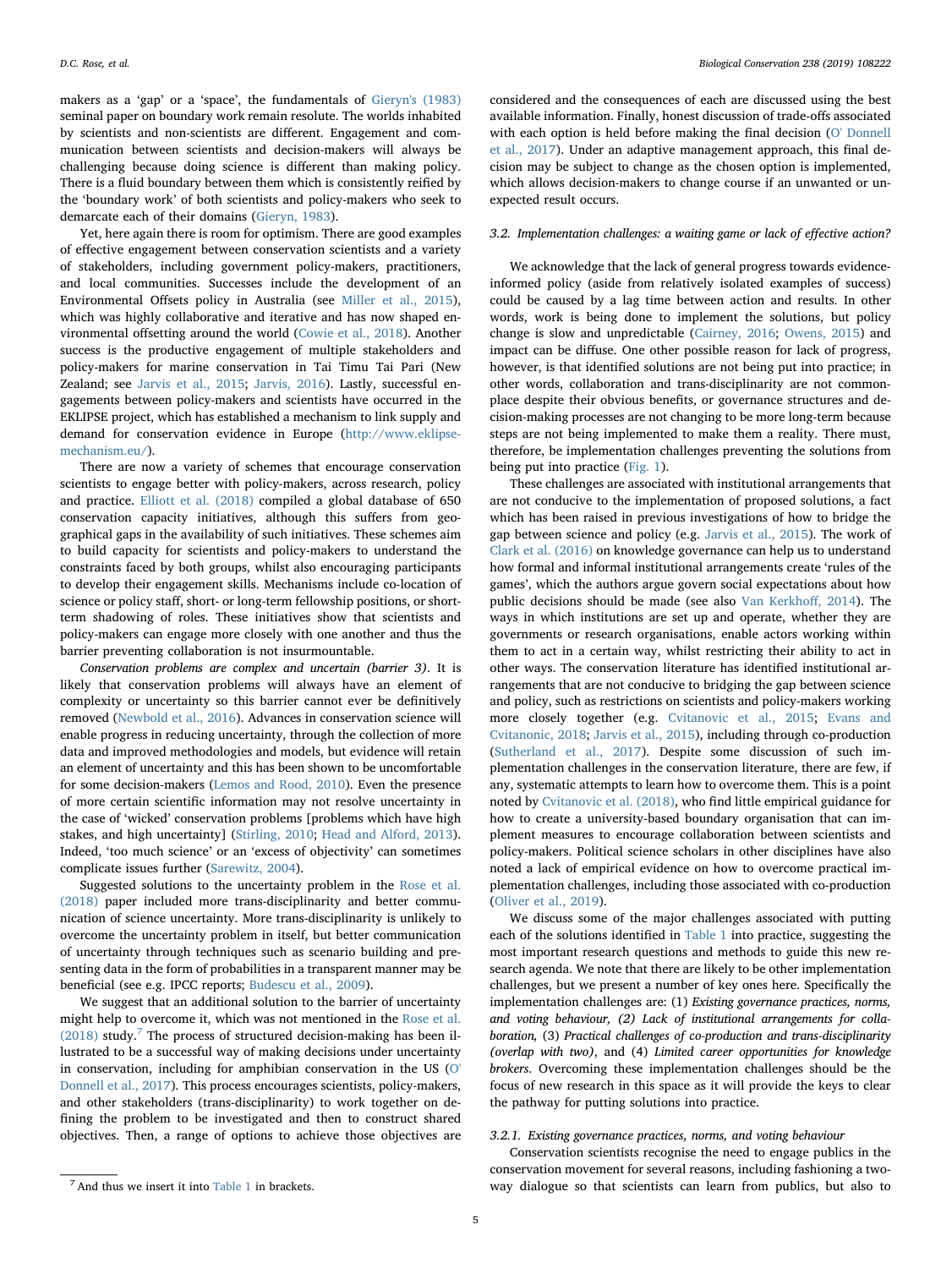illustrate the short- and long-term importance of the environment and the need to maximise short-term political windows of opportunity [\(Rose](#page-7-11) [et al., 2017](#page-7-11)). There are evidently considerable implementation challenges associated with calls for more long-term policy structures and timescales, since modern democracies have deeply embedded shortterm election cycles and hold an expectation that governments will regularly change. The power to change this is not substantially in the hands of the conservation community, although the benefits of longterm scientific advisory bodies could be continually stressed (see e.g. [Owens, 2015\)](#page-7-39). The necessary shift to embrace structured decisionmaking in policy settings is also not in the direct gift of the conservation community to provide, and such processes are generally not suited to fast-paced decision environments. Yet, we can develop clearer guides for policy-makers on how to undertake such decision exercises and find ways of developing these methods for time-intensive policy contexts. The ability to engage the electorate to enhance voting along environmental lines is, however, partially in the gift of the conservation movement and there are signs that the green vote is rising, particularly in Europe. We note, however, that convincing the public of the need to conserve biodiversity might not be enough to stem declines within an overarching capitalist system and its associated social, political, and structural inequalities (which drives biodiversity loss) (see e.g. [Brockington et al., 2008\)](#page-6-31) .

Further research in the following areas might be useful:

- 1. What are the best ways to involve different sections of the electorate to make the environment a priority?
- 2. What types of political systems encourage biodiversity conservation and are they achievable?
- 3. What are the pros and cons of different forms of environmental activism, such as the methods used by Extinction Rebellion?
- 4. How can we identify, create and use policy windows more effectively for evidence use?
- 5. Do differences between the values of conservation scientists enhance or restrict the impacts of conservation messaging (see [Sandbrook](#page-7-63) [et al., 2019](#page-7-63))?
- 6. How do we facilitate institutional environments conducive for creation and continued existence of knowledge brokers?
- 7. How can structured decision-making work in fast-paced policy environments?

#### 3.2.2. Lack of institutional arrangements for collaboration

Here we focus on the implementation challenges facing scientists, as these can be addressed by our community, rather than on the demandside challenges facing policy-makers. The perverse academic incentives to reward publication of novel research in high-profile journals, rather than policy impact has been discussed in many papers ([Evans and](#page-6-20) [Cvitanovic, 2018;](#page-6-20) [Hulme, 2014;](#page-7-27) [Keeler et al., 2017](#page-7-64); [Shanley and López,](#page-7-22) [2009\)](#page-7-22). Although the impact agenda is becoming more prominent in academia, career progression is still often related to how much internationally-significant novel research an individual is producing. This research then ends up being published in outlets that are often inaccessible and/or not brought to the attention of policy-makers ([Arlettaz et al., 2010](#page-6-10); [Walsh et al., 2015](#page-7-3)) and is also mostly available in English and therefore not in the local languages of non-English speakers ([Amano et al., 2016](#page-6-32)). This can sideline the production of policy-relevant evidence and discourages academics from taking the time to learn communication skills and engage in sustained two-way dialogue with potential users of their research ([Young et al., 2014\)](#page-7-4). Thus, as a community of scientists interested in policy impact, even if we recognise the importance of engagement, it is often hard to do what we know needs to be done.

Encouraging more proactive engagement with policy-makers will need support. For example, the 2021 Research Excellence Framework in the UK has moved to impact case studies being given a weighting of 25% to the overall score which will stimulate policy impact activity

from academics. But in the context of increased demands on academics' time, further institutional support from universities and funders is required to stimulate research that is likely to make a policy impact. There is a need for more universities to include policy impact and transdisciplinary collaboration in promotion criteria and to provide the time and support for staff to carry out these activities. Support is needed from funders for policy impact and to prioritise evidence synthesis and policy relevant science [\(Donnelly et al., 2018](#page-6-33)), rather than the continual production of novel evidence, and policy support staff are needed in academic institutions ([Tyler, 2017](#page-7-65)). Evidence synthesis of what works in conservation is particularly valuable and this type of activity should be given significant credit in academic institutions [\(Sutherland](#page-7-66) [et al., 2018](#page-7-66)).

More evidence is needed in the following areas:

- 1. To what extent are examples of good science communication and good policy engagement achievable across entire research institutions? [\(Oliver and Cairney, 2019](#page-7-67) speculate that success stories are often the exception rather than the norm).
- 2. How can research institutions best employ and use policy support staff to support academics?
- 3. What package of incentives, from research institutions and funders, is needed to support policy impact work of conservation scientists?
- 4. Does a greater emphasis on policy impact restrict the quality and quantity of scientific advances?
- 5. Are different incentives and skill development packages needed for varying types of researcher and different career stages?
- 6. What is the best way to encourage publications to be open access?

These are just some of the questions that we argue need to be explored in the question to improve scientific engagement with policymakers. All require solutions to be implemented and then evaluated to see if there were challenges and whether policy impact improved.

## 3.2.3. Practical challenges of co-production and trans-disciplinarity

The phrases 'co-production' and 'trans-disciplinarity' are now regularly suggested as solutions to improve collaboration between scientists and stakeholders, including policy-makers. The former relates both to the co-creation of knowledge between scientists and stakeholders and to the establishment of a mutually trusting relationship [\(Miller and](#page-7-68) [Wyborn, 2018](#page-7-68)), whilst the latter refers both to inter-disciplinarity within academic circles and the inclusion of non-academic stakeholders in projects. Both are frequently suggested without adequate discussion of the implementation challenges, although these are now being discussed more (see [Polk, 2015;](#page-7-69) [Sutherland et al., 2017](#page-7-61); [Lemos et al.,](#page-7-33) [2018\)](#page-7-33) especially in a wide-ranging paper by [Oliver et al. \(2019\).](#page-7-62)

Long-term commitment is central to many of the collaborative relationships suggested by those who promote co-production or transdisciplinarity [\(Cvitanovic and Hobday, 2018](#page-6-2); [Lemos et al., 2018\)](#page-7-33), but the practicality of this is challenged by a system that rewards a 'publishor-perish' model of research, or by the mobility of early- and mid-career researchers and the lack of policy institutional memory which precludes long-term relationships, and by the inevitably finite amount of resources (time and money) given to scientists to establish and maintain these relationships [\(Sutherland et al., 2017](#page-7-61)).

We argue that much more research is needed which critically evaluates the potential of co-production or trans-disciplinarity to work in practice. Questions may include:

- 1. When is co-production possible and when are other less resourceintensive forms of engagement more appropriate?
- 2. What impacts do co-productive processes have on scientific careers and policy impact?
- 3. How can institutions best support researchers to learn the skills and give the time needed to success in trans-disciplinary projects?
- 4. To what extent is co-production possible for policy-makers who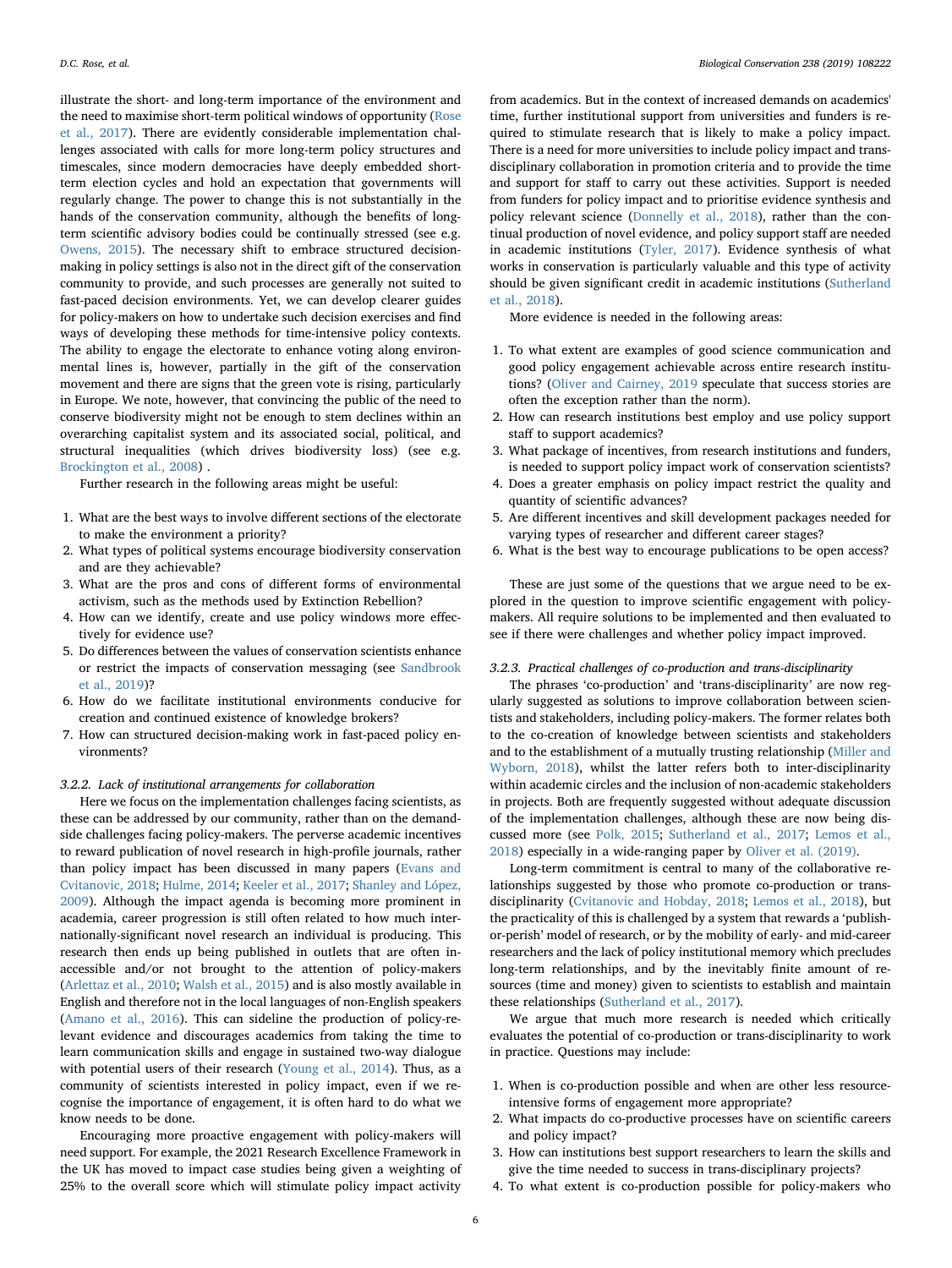must make decisions in time-poor policy venues?

5. What types of knowledge governance structures best enable transdisciplinarity? (see [Clark et al., 2016;](#page-6-29) [Van Kerkho](#page-7-60)ff, 2014 for some initial ideas)

Other interesting questions are posed by [Oliver et al. \(2019\)](#page-7-62) who encourage more research on the 'dark-side' of, or implementation challenges associated with, co-production.

### 3.2.4. Limited career opportunities for knowledge brokers

Whilst better training of scientists in engagement skills is useful, there will be trustworthy, skilled boundary spanners who can act as skilled intermediaries between research and policy ([Bednarek et al.,](#page-6-14) [2018\)](#page-6-14). Working with such individuals or boundary organisations, including charities, learned societies, will enable academics to benefit from their policy and public affairs expertise and resources, and to build the informal networks necessary for establishing credibility. Again, more work is needed to investigate the ideal incentives and structures needed to encourage academics to work with these organisations. But, further research is also needed on how to enhance the career of knowledge brokers and to set up structures enabling an effective exchange of knowledge between them and research institutions ([Cvitanovic et al., 2018\)](#page-6-30). Should research institutions, for example, contribute financially to the work of knowledge brokering organisations and what support is needed when researchers are undertaking placements in such organisations?

## 4. Concluding remarks

We have presented the case for a step change in the focus of research interested in conservation science-policy interfaces. Rather than setting out to identify barriers and solutions to the use of conservation science in policy, which are now widely documented, we should focus on overcoming implementation challenges preventing solutions from working. These generally relate to institutional arrangements which are not conducive to the implementation of closer collaboration, structured and long-term decision-making, or knowledge brokering activities. It is true that some of these institutional arrangements, particularly governance practices, norms, and voting behaviour are less in the control of the conservation community, although we can take action to influence others in making changes. Yet, many of the 'rules of the game' that prevent collaboration, including forms of co-production, occur within our own academic institutions and those connected to them (e.g. journals, funding). These institutional arrangements will not change unless we take more sustained action to implement many of the rules that allow closer collaboration, namely career progression criteria and incentives that reward engagement and good communication/evidence synthesis activities, prioritised funding of impactful, inter-disciplinary projects, and accessible open publishing for all. [Keeler et al. \(2017\)](#page-7-64) invite the environmental science community to seize the opportunity of creating a new kind of academia suited to the society it serves and we invoke the spirit of their message to call for a new conservation-science policy agenda focused on implementation challenges, many of which are within our control.

## Acknowledgements

DCR acknowledges the support of the University of East Anglia for supporting travel associated with this paper. WJS is funded by Arcadia. HSW is funded by a Cambridge Trust Cambridge-Australia Scholarship and a Cambridge Department of Zoology JS Gardiner Fellowship. BIS is supported by the Natural Environment Research Council as part of the Cambridge Earth System Science NERC DTP [NE/L002507/1]. RJR is supported by the Natural Environment Research Council as part of the Leeds-York SPHERES NERC DTP [NE/L002574/1]. TA acknowledges the Grantham Foundation for the Protection of the Environment, the

Kenneth Miller Trust, and an Australian Research Council Future Fellowship (FT180100354).

No competing interests.

### References

- <span id="page-6-32"></span>[Amano, T., Gonzalez-Varo, J.P., Sutherland, W.J., 2016. Languages are still a major](http://refhub.elsevier.com/S0006-3207(19)30611-1/rf0005) [barrier to global science. PLoS Biol. 14 \(12\), e2000933.](http://refhub.elsevier.com/S0006-3207(19)30611-1/rf0005)
- <span id="page-6-10"></span>[Arlettaz, R., Schaub, M., Fournier, J., Reichlin, T.S., Sierro, A., Watson, J.E.M., Braunisch,](http://refhub.elsevier.com/S0006-3207(19)30611-1/rf0010) [V., 2010. From publications to public actions: when conservation biologists bridge](http://refhub.elsevier.com/S0006-3207(19)30611-1/rf0010) [the gap between research and implementation. BioScience 60, 835](http://refhub.elsevier.com/S0006-3207(19)30611-1/rf0010)–842.
- <span id="page-6-6"></span>[Azevedo-Santos, V.M., Fearnside, P.M., Oliveira, C.S., Padial, A.A., Pelicice, F.M., et al.,](http://refhub.elsevier.com/S0006-3207(19)30611-1/rf0015) [2017. Removing the abyss between conservation science and policy decisions in](http://refhub.elsevier.com/S0006-3207(19)30611-1/rf0015) [Brazil. Biodivers. Conserv. 26 \(7\), 1745](http://refhub.elsevier.com/S0006-3207(19)30611-1/rf0015)–1752.
- <span id="page-6-8"></span><span id="page-6-5"></span>[Balmford, A., Knowlton, N., 2017. Why earth optimism? Science 356 \(6335\), 225.](http://refhub.elsevier.com/S0006-3207(19)30611-1/rf0020) [Barmuta, L.A., Linke, S., Turak, E., 2010. Bridging the gap between](http://refhub.elsevier.com/S0006-3207(19)30611-1/rf0025) 'planning' and 'doing' [for biodiversity conservation in freshwaters. Freshw. Biol. 56 \(1\), 180](http://refhub.elsevier.com/S0006-3207(19)30611-1/rf0025)–195.
- <span id="page-6-14"></span>Bednarek, A.T., Wyborn, C., Cvitanovic, C., Meyer, R., Colvin, R.M., et al., 2018. Boundary spanning at the science-policy interface: the practitioners' perspectives.
- <span id="page-6-3"></span>Sustain. Sci. <https://doi.org/10.1007/s11625-018-0550-9>. [Begon, M., 2017. Mike Begon: winning public arguments as ecologists: time for a new](http://refhub.elsevier.com/S0006-3207(19)30611-1/rf0035) [doctrine? Trends in Ecology and Evolution 32 \(6\), 394](http://refhub.elsevier.com/S0006-3207(19)30611-1/rf0035)–396.
- <span id="page-6-7"></span>[Bertuol-Garcia, D., Morsello, C., El-Hani, C.N., Pardini, R., 2017. A conceptual framework](http://refhub.elsevier.com/S0006-3207(19)30611-1/rf0040) [for understanding the perspectives on the causes of the science](http://refhub.elsevier.com/S0006-3207(19)30611-1/rf0040)–practice gap in [ecology and conservation. Biol. Rev. 93 \(2\), 1032](http://refhub.elsevier.com/S0006-3207(19)30611-1/rf0040)–1055.
- <span id="page-6-0"></span>Bertuol-Garcia, D., Morsello, C., El-Hani, C.N., Pardini, R., 2018. Shared ways of thinking in Brazil about the science–practice interface in ecology and conservation. Conserv. Biol. <https://doi.org/10.1111/cobi.13242>.
- <span id="page-6-23"></span>[Bolund, P., Hunhammar, S., 1999. Ecosystem services in urban areas. Ecol. Econ. 29 \(2\),](http://refhub.elsevier.com/S0006-3207(19)30611-1/rf0055) 293–[301](http://refhub.elsevier.com/S0006-3207(19)30611-1/rf0055).
- <span id="page-6-18"></span>[Bradshaw, G.A., Borchers, J.G., 2000. Uncertainty as information: narrowing the science](http://refhub.elsevier.com/S0006-3207(19)30611-1/rf0060)[policy gap. Ecol. Soc. 4 \(1\), 7](http://refhub.elsevier.com/S0006-3207(19)30611-1/rf0060).
- <span id="page-6-31"></span>Brockington, D., Duff[y, R., Igoe, J., 2008. Nature Unbound: Conservation, Capitalism, and](http://refhub.elsevier.com/S0006-3207(19)30611-1/rf0065) [the Future of Protected Areas. Routledge, London](http://refhub.elsevier.com/S0006-3207(19)30611-1/rf0065).
- <span id="page-6-15"></span>[Brooke, C., 2008. Conservation and adaptation to climate change. Conserv. Biol. 22 \(6\),](http://refhub.elsevier.com/S0006-3207(19)30611-1/rf0070) 1471–[1476](http://refhub.elsevier.com/S0006-3207(19)30611-1/rf0070).
- <span id="page-6-27"></span>[Budescu, D.V., Broomell, S., Por, H.H., 2009. Improving communication of uncertainty in](http://refhub.elsevier.com/S0006-3207(19)30611-1/rf0075) [the reports of the intergovernmental panel on climate change. Psychol. Sci. 20 \(3\),](http://refhub.elsevier.com/S0006-3207(19)30611-1/rf0075) 299–[308](http://refhub.elsevier.com/S0006-3207(19)30611-1/rf0075).
- <span id="page-6-1"></span>Bugter, R., Harrison, P., Haslett, J., Tinch, R., 2018. Making a better case for biodiversity conservation: the BESAFE project. Biodivers. Conserv. [https://doi.org/10.1007/](https://doi.org/10.1007/s10531-018-1543-9) [s10531-018-1543-9.](https://doi.org/10.1007/s10531-018-1543-9)
- <span id="page-6-28"></span>[Cairney, P., 2016. The Politics of Evidence-Based Policy-Making. Palgrave Pivot,](http://refhub.elsevier.com/S0006-3207(19)30611-1/rf0085) [London, UK](http://refhub.elsevier.com/S0006-3207(19)30611-1/rf0085).
- <span id="page-6-4"></span>[Carmen, E., Watt, A., Young, J., 2018. Arguing for biodiversity in practice: a case study](http://refhub.elsevier.com/S0006-3207(19)30611-1/rf0090) [from the UK. Biodivers. Conserv. \(7\), 1599](http://refhub.elsevier.com/S0006-3207(19)30611-1/rf0090)–1617.
- <span id="page-6-16"></span>[Chapin, F.S., 2017. Now is the time for translational ecology. Front. Ecol. Environ. 15](http://refhub.elsevier.com/S0006-3207(19)30611-1/rf0095) [\(10\), 539](http://refhub.elsevier.com/S0006-3207(19)30611-1/rf0095).
- <span id="page-6-29"></span>Clark, W.C., van Kerkhoff[, L., Lebel, L., Gallopin, G.C., 2016. Crafting useable knowledge](http://refhub.elsevier.com/S0006-3207(19)30611-1/rf0100) [for sustainable development. PNAS 113 \(17\), 4570](http://refhub.elsevier.com/S0006-3207(19)30611-1/rf0100)–4578.
- <span id="page-6-21"></span>Colloff, M.J., Lavorel, S., van Kerkhoff, L.E., Wyborn, C.A., Fazey, I., Gorddard, R., et al., 2017. Transforming conservation science and practice for a postnormal world. Conserv. Biol. 31 (5). <https://doi.org/10.1111/cobi.12912>.
- <span id="page-6-12"></span>[Colvin, R.M., Witt, G.B., Lacey, J., 2016. Approaches to identifying stakeholders in en](http://refhub.elsevier.com/S0006-3207(19)30611-1/rf0110)[vironmental management: insights from practitioners to go beyond the](http://refhub.elsevier.com/S0006-3207(19)30611-1/rf0110) "usual suspects"[. Land Use Policy 52, 266](http://refhub.elsevier.com/S0006-3207(19)30611-1/rf0110)–276.
- <span id="page-6-9"></span>[Cook, C.N., Mascia, M.B., Schwartz, M.W., Possingham, H.P., Fuller, R.A., 2013.](http://refhub.elsevier.com/S0006-3207(19)30611-1/rf0115) [Achieving conservation science that bridges the knowledge-action boundary.](http://refhub.elsevier.com/S0006-3207(19)30611-1/rf0115) [Conserv. Biol. 27 \(4\), 669](http://refhub.elsevier.com/S0006-3207(19)30611-1/rf0115)–678.
- <span id="page-6-25"></span>[Cowie, A.L., Orr, B.J., Castillo Sanchez, V.M., et al., 2018. Land in balance: the scienti](http://refhub.elsevier.com/S0006-3207(19)30611-1/rf0120)fic [conceptual framework for land degradation neutrality. Environ. Sci. Pol. 79, 25](http://refhub.elsevier.com/S0006-3207(19)30611-1/rf0120)–35.
- <span id="page-6-24"></span>Cox, D.T.C., Shanahan, D.F., Hudson, H.L., Fuller, R.A., Anderson, K., Hancock, S. [Gaston, K.J., 2017. Doses of nearby nature simultaneously associated with multiple](http://refhub.elsevier.com/S0006-3207(19)30611-1/rf0125) health benefi[ts. Int. J. Environ. Res. Public Health 14, 172.](http://refhub.elsevier.com/S0006-3207(19)30611-1/rf0125) [Cvitanovic, C., Hobday, A.J., 2018. Building optimism at the environmental science-](http://refhub.elsevier.com/S0006-3207(19)30611-1/rf0130)
- <span id="page-6-2"></span>[policy-practice interface through the study of bright spots. Nat. Commun. 9, 3466.](http://refhub.elsevier.com/S0006-3207(19)30611-1/rf0130)
- <span id="page-6-11"></span>Cvitanovic, C., Hobday, A.J., van Kerkhoff[, L., Wilson, S.K., Dobbs, K., Marshall, N.A.,](http://refhub.elsevier.com/S0006-3207(19)30611-1/rf0135) [2015. Improving knowledge exchange among scientists and decision-makers to fa](http://refhub.elsevier.com/S0006-3207(19)30611-1/rf0135)[cilitate the adaptive governance of marine resources: a review of knowledge and](http://refhub.elsevier.com/S0006-3207(19)30611-1/rf0135) [research needs. Ocean Coast. Manag. 112, 25](http://refhub.elsevier.com/S0006-3207(19)30611-1/rf0135)–35.
- <span id="page-6-13"></span>[Cvitanovic, C., McDonald, J., Hobday, A.J., 2016. From science to action: principles for](http://refhub.elsevier.com/S0006-3207(19)30611-1/rf0140) [undertaking environmental research that enables knowledge exchange and evidence](http://refhub.elsevier.com/S0006-3207(19)30611-1/rf0140)[based decision-making. J. Environ. Manag. 183, 864](http://refhub.elsevier.com/S0006-3207(19)30611-1/rf0140)–874.
- <span id="page-6-30"></span>Cvitanovic, C., Lof, M.F., Nortstrom, A.V., Reed, M.S., 2018. Building university-based boundary organisations that facilitate impacts on environmental policy and practice. PLoS One. <https://doi.org/10.1371/journal.pone.0203752>.
- <span id="page-6-22"></span>[Declet-Barreto, J., Brazel, A.J., Martin, C.A., Chow, W.T.L., Harlan, S.L., 2013. Creating](http://refhub.elsevier.com/S0006-3207(19)30611-1/rf0150) [the park cool island in an inner-city neighborhood: heat mitigation strategy for](http://refhub.elsevier.com/S0006-3207(19)30611-1/rf0150) [Phoenix, AZ. Urban Ecosyst. 16 \(3\), 617](http://refhub.elsevier.com/S0006-3207(19)30611-1/rf0150)–635.
- <span id="page-6-33"></span>[Donnelly, C.A., Boyd, I., Campbell, P., Craig, C., Vallance, P., Walport, M., 2018. Four](http://refhub.elsevier.com/S0006-3207(19)30611-1/rf9010) [principles to make evidence synthesis more useful for policy. Nature 558, 361](http://refhub.elsevier.com/S0006-3207(19)30611-1/rf9010)–364.
- <span id="page-6-19"></span>[Dovers, S.R., Norton, T.W., Handmer, J.W., 1996. Uncertainty, ecology, sustainability and](http://refhub.elsevier.com/S0006-3207(19)30611-1/rf0155) [policy. Biodivers. Conserv. 5 \(10\), 1143](http://refhub.elsevier.com/S0006-3207(19)30611-1/rf0155)–1167.
- <span id="page-6-26"></span>[Elliott, L., Ryan, M., Wyborn, C., 2018. Global patterns in conservation capacity devel](http://refhub.elsevier.com/S0006-3207(19)30611-1/rf0160)[opment. Biol. Conserv. 221, 261](http://refhub.elsevier.com/S0006-3207(19)30611-1/rf0160)–269.
- <span id="page-6-17"></span>Enquist, C.A.F., Jackson, S.T., Garfi[n, G.M., et al., 2017. Foundations of translational](http://refhub.elsevier.com/S0006-3207(19)30611-1/rf0165) [ecology. Front. Ecol. Environ. 15 \(10\), 541](http://refhub.elsevier.com/S0006-3207(19)30611-1/rf0165)–550.
- <span id="page-6-20"></span>[Evans, M.C., Cvitanonic, C., 2018. An introduction to achieving policy impact for early](http://refhub.elsevier.com/S0006-3207(19)30611-1/rf0170)